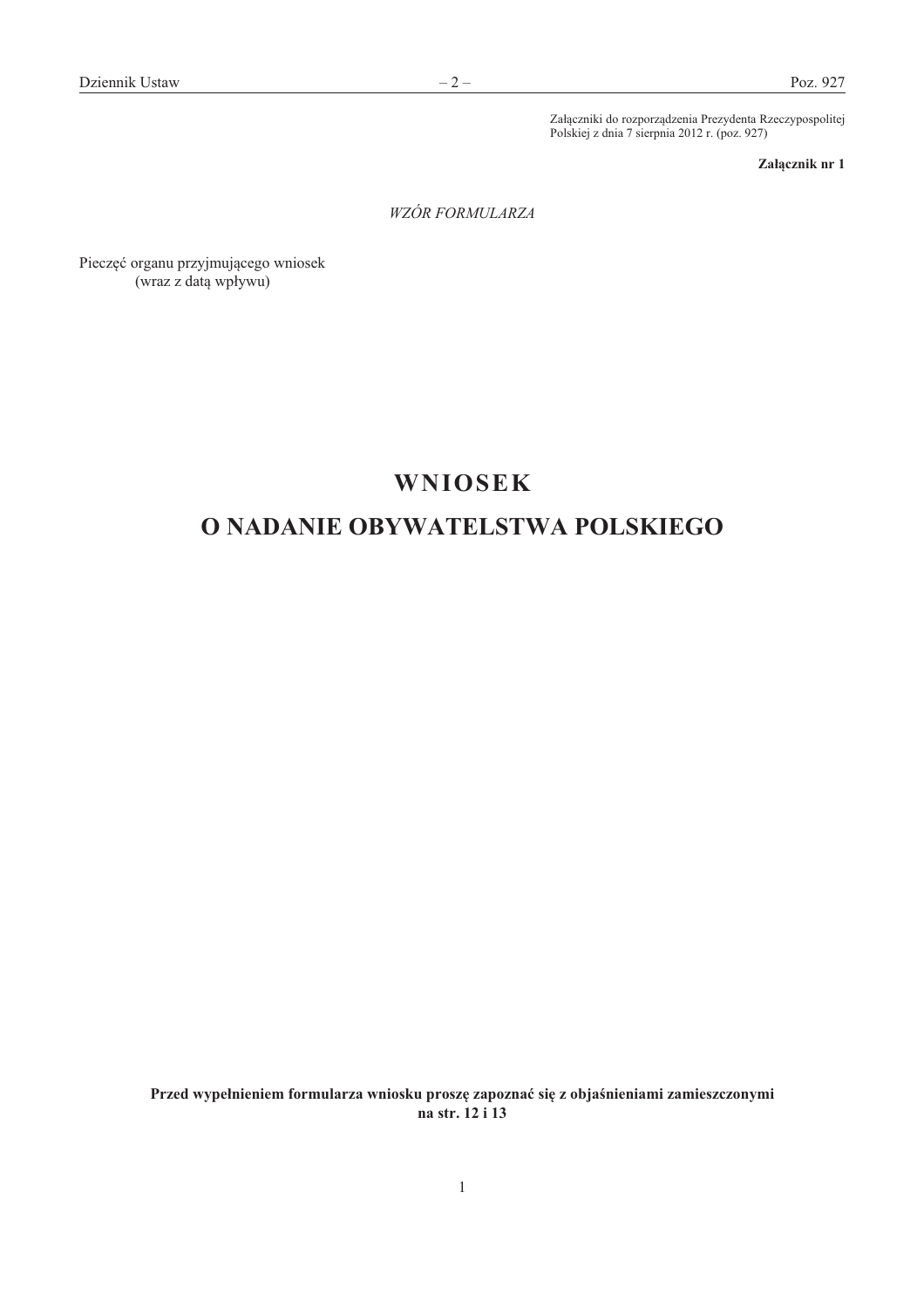#### $-3-$

Imię i nazwisko wnioskodawcy

(miejscowość i data)

Miejsce na wklejenie fotografii (4,5 cm x 3,5 cm) osób, których dotyczy wniosek

Prezydent Rzeczypospolitej Polskiej

Wnoszę o nadanie obywatelstwa polskiego

# Uzasadnienie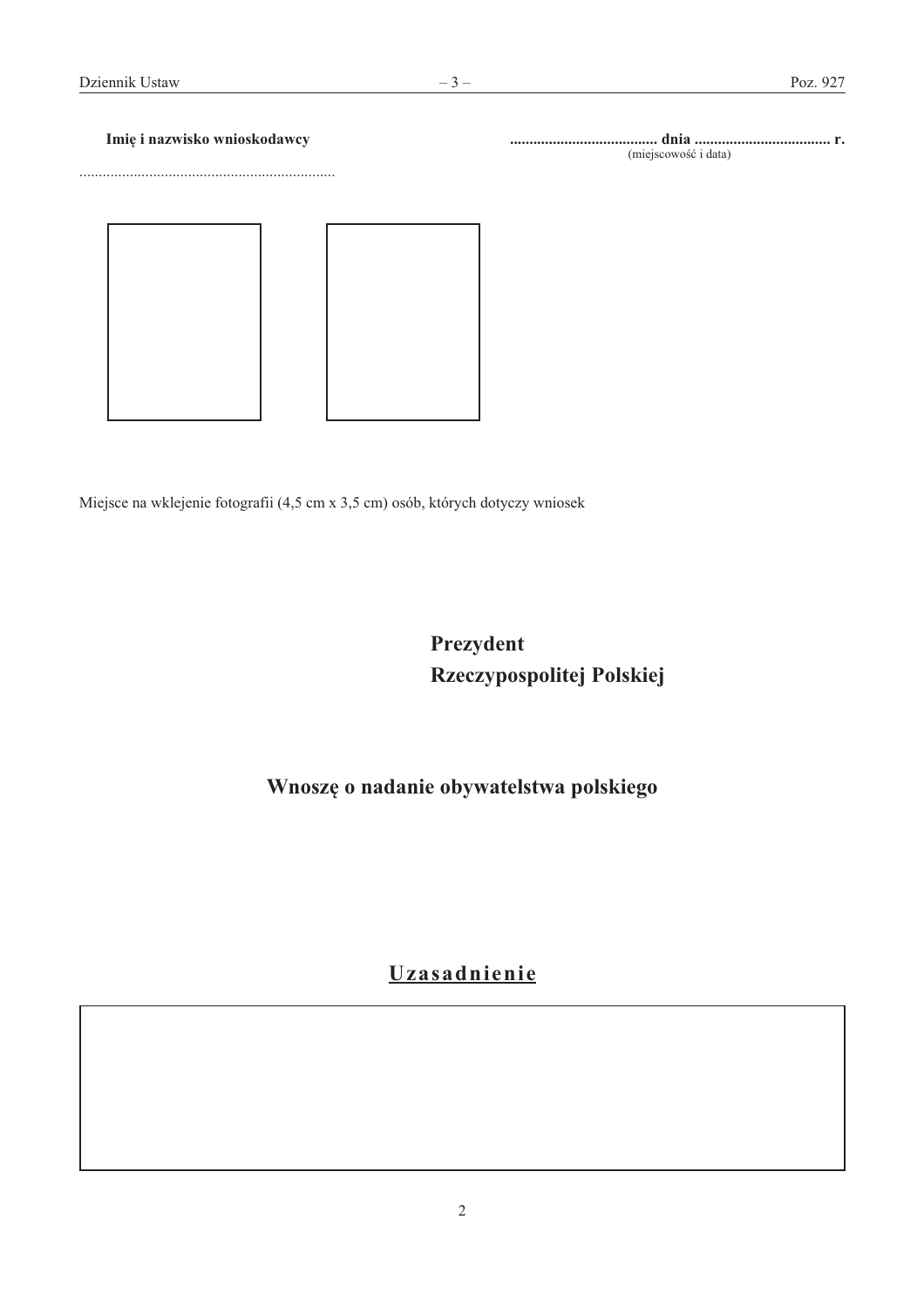Miejsce na wpisanie dalszego ciągu uzasadnienia:

 $(podpis\text{ wnioskodawcy})$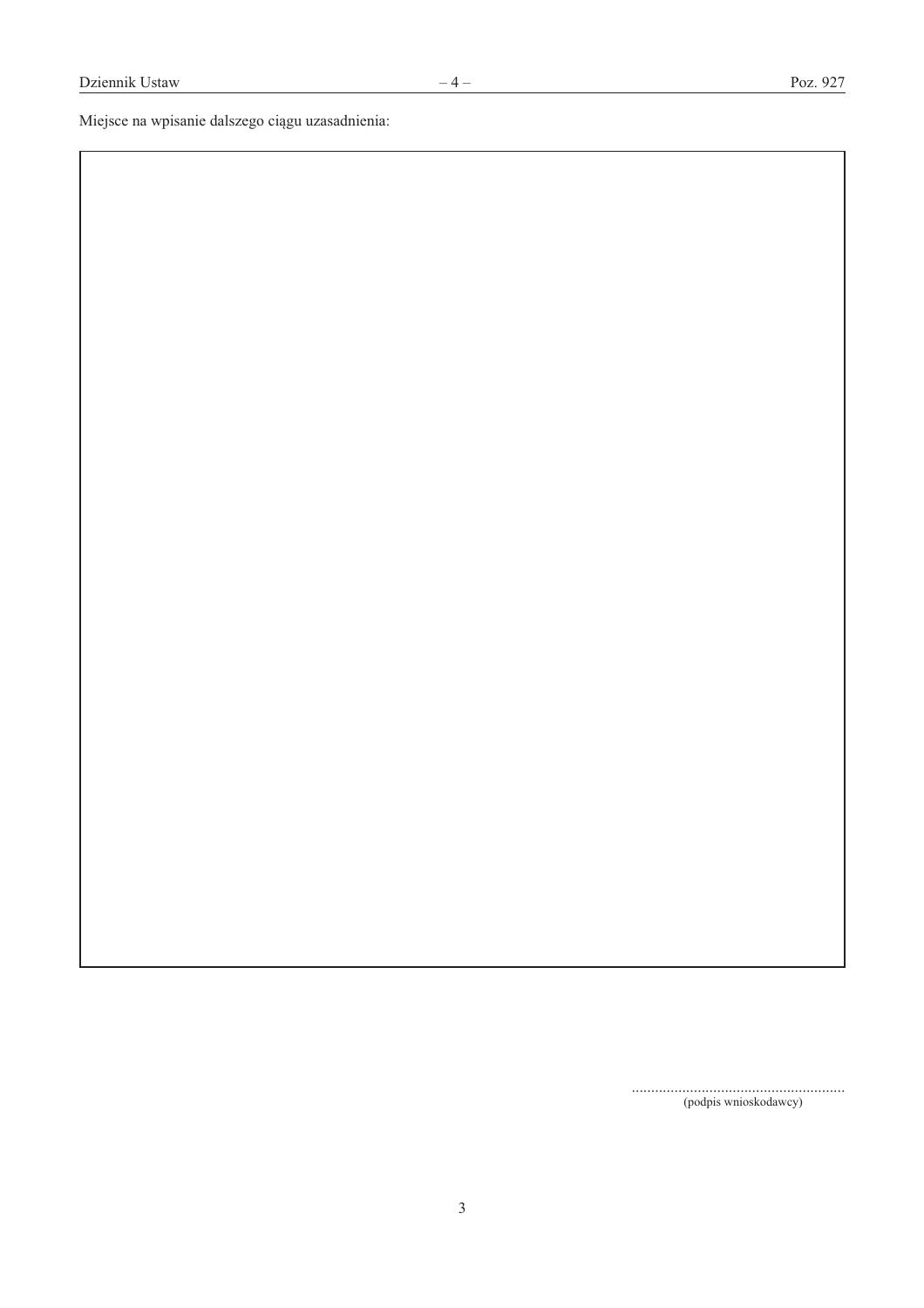## I. Dane cudzoziemca ubiegającego się o nadanie obywatelstwa

| 1. Imię (imiona)                            |  |  |  |  |  |  |  |  |  |  |
|---------------------------------------------|--|--|--|--|--|--|--|--|--|--|
|                                             |  |  |  |  |  |  |  |  |  |  |
|                                             |  |  |  |  |  |  |  |  |  |  |
|                                             |  |  |  |  |  |  |  |  |  |  |
| 2. Nazwisko                                 |  |  |  |  |  |  |  |  |  |  |
|                                             |  |  |  |  |  |  |  |  |  |  |
|                                             |  |  |  |  |  |  |  |  |  |  |
| 3. Nazwisko rodowe                          |  |  |  |  |  |  |  |  |  |  |
|                                             |  |  |  |  |  |  |  |  |  |  |
|                                             |  |  |  |  |  |  |  |  |  |  |
|                                             |  |  |  |  |  |  |  |  |  |  |
| 4. Data urodzenia (dzień, miesiąc, rok)     |  |  |  |  |  |  |  |  |  |  |
|                                             |  |  |  |  |  |  |  |  |  |  |
| 5. Miejsce urodzenia (państwo, miejscowość) |  |  |  |  |  |  |  |  |  |  |
|                                             |  |  |  |  |  |  |  |  |  |  |
|                                             |  |  |  |  |  |  |  |  |  |  |
| 6. Imię ojca                                |  |  |  |  |  |  |  |  |  |  |
|                                             |  |  |  |  |  |  |  |  |  |  |
| 7. Nazwisko ojca                            |  |  |  |  |  |  |  |  |  |  |
|                                             |  |  |  |  |  |  |  |  |  |  |
|                                             |  |  |  |  |  |  |  |  |  |  |
| 8. Imię matki                               |  |  |  |  |  |  |  |  |  |  |
|                                             |  |  |  |  |  |  |  |  |  |  |
| 9. Nazwisko rodowe matki                    |  |  |  |  |  |  |  |  |  |  |
|                                             |  |  |  |  |  |  |  |  |  |  |
|                                             |  |  |  |  |  |  |  |  |  |  |
| 10. Płeć (M – mężczyzna, K – kobieta)       |  |  |  |  |  |  |  |  |  |  |
|                                             |  |  |  |  |  |  |  |  |  |  |
| 11. Obywatelstwo                            |  |  |  |  |  |  |  |  |  |  |
|                                             |  |  |  |  |  |  |  |  |  |  |
|                                             |  |  |  |  |  |  |  |  |  |  |
| 12. Stan cywilny                            |  |  |  |  |  |  |  |  |  |  |
|                                             |  |  |  |  |  |  |  |  |  |  |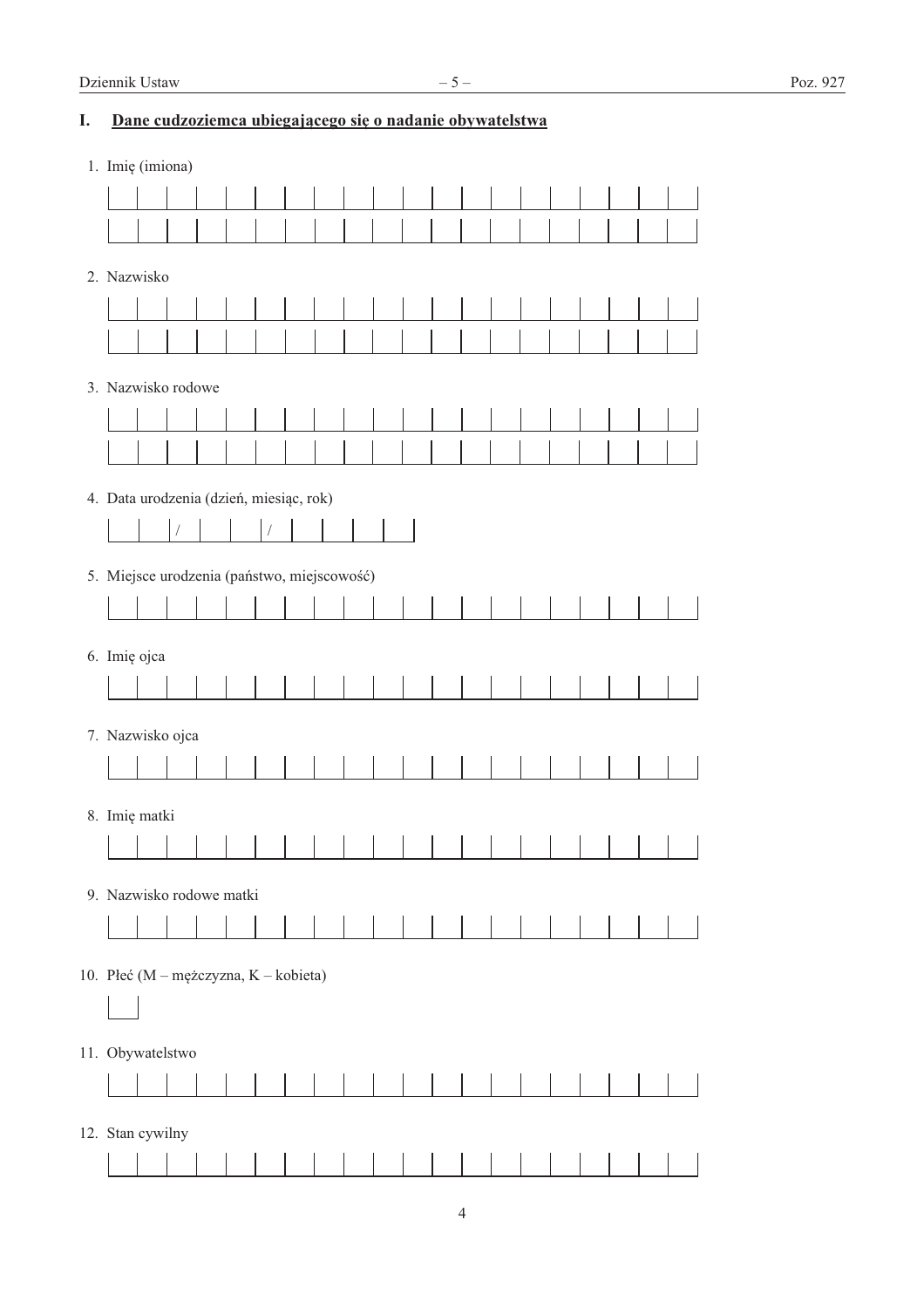$-6-$ 

| 13. Numer PESEL (jeżeli został nadany) |  |  |  |  |  |  |
|----------------------------------------|--|--|--|--|--|--|
|                                        |  |  |  |  |  |  |

#### II. Adres zamieszkania cudzoziemca

| 1. | Państwo                                  |  |                       |  |  |  |  |  |  |  |  |  |
|----|------------------------------------------|--|-----------------------|--|--|--|--|--|--|--|--|--|
|    |                                          |  |                       |  |  |  |  |  |  |  |  |  |
|    | 2. Miejscowość (wraz z kodem pocztowym)  |  |                       |  |  |  |  |  |  |  |  |  |
|    |                                          |  |                       |  |  |  |  |  |  |  |  |  |
|    | 3. Ulica (numer domu i numer mieszkania) |  |                       |  |  |  |  |  |  |  |  |  |
|    |                                          |  | 1 1 1 1 1 1 1 1 1 1 1 |  |  |  |  |  |  |  |  |  |

#### III. Informacje o posiadaniu obywatelstwa polskiego w przeszłości, jego utracie oraz dacie nabycia obywatelstwa innego państwa

1. Czy cudzoziemiec posiadał obywatelstwo polskie (wpisać TAK lub NIE)

2. Jeżeli tak – w jakich latach

|  |  | the contract of the contract of the contract of the contract of the contract of the contract of the contract of |  |  |  |  |  |  |  |  |
|--|--|-----------------------------------------------------------------------------------------------------------------|--|--|--|--|--|--|--|--|
|  |  |                                                                                                                 |  |  |  |  |  |  |  |  |

3. Okoliczności utraty obywatelstwa polskiego (np. zezwolenie na zmianę, zrzeczenie)

4. Data nabycia obywatelstwa innego państwa (dzień, miesiąc, rok)

#### IV. Informacje o rodzicach cudzoziemca i dalszych wstępnych, jeżeli posiadali obywatelstwo polskie

1. Ojciec wnioskodawcy:

| a) Data urodzenia (dzień, miesiąc, rok) |  |  |  |  |  |
|-----------------------------------------|--|--|--|--|--|
|                                         |  |  |  |  |  |

|  |  | b) Miejsce urodzenia (państwo, miejscowość) |  |  |  |  |  |  |  |  |
|--|--|---------------------------------------------|--|--|--|--|--|--|--|--|
|  |  |                                             |  |  |  |  |  |  |  |  |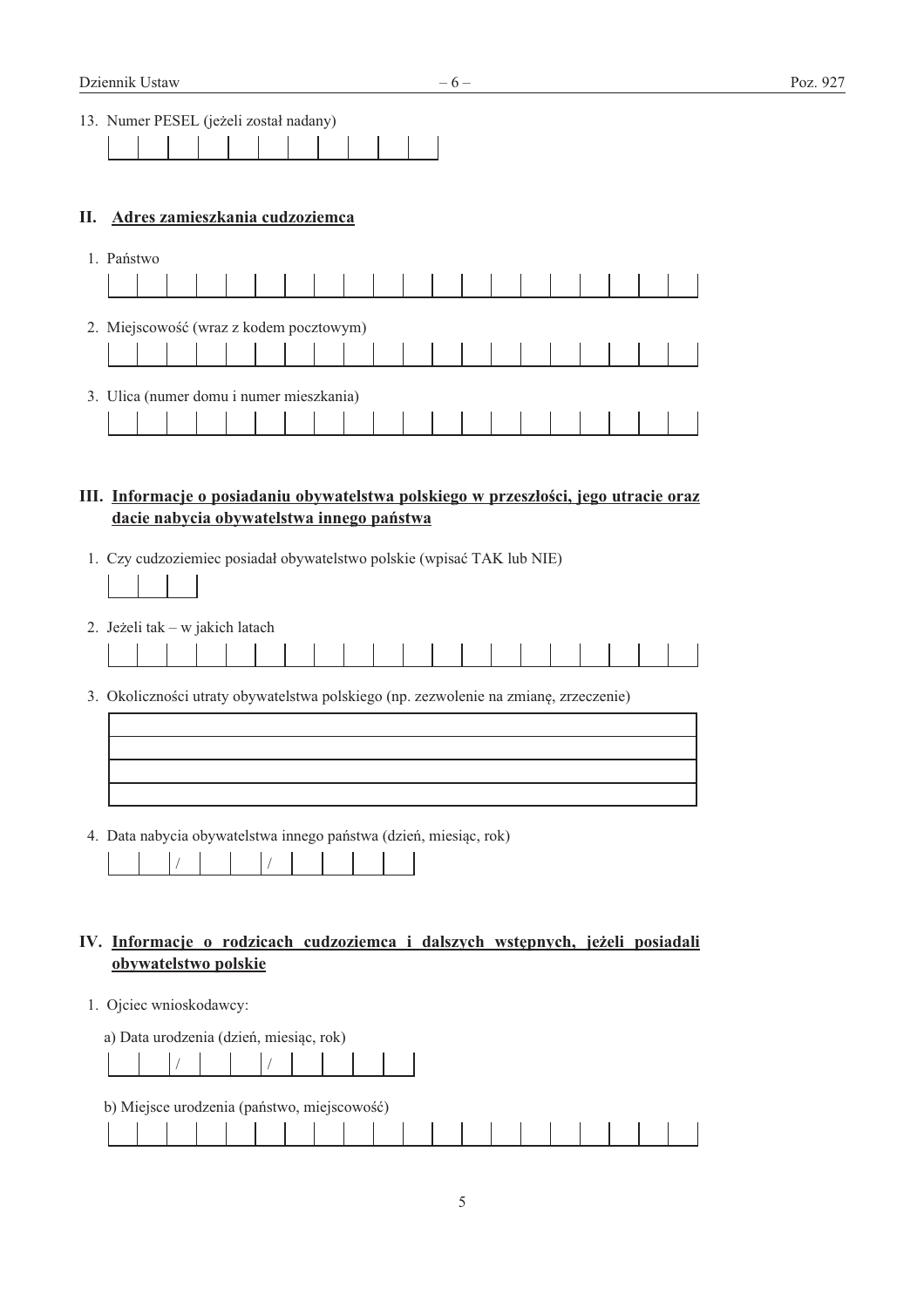|                        |  | polskiego) oraz ewentualnie data utraty                                     |  |  |  |  |  |  |  | c) Okoliczności utraty obywatelstwa polskiego przez ojca (np. w wyniku obowiązywania<br>konwencji, uzyskania zezwolenia na zmianę lub zgody na zrzeczenie się obywatelstwa  |
|------------------------|--|-----------------------------------------------------------------------------|--|--|--|--|--|--|--|-----------------------------------------------------------------------------------------------------------------------------------------------------------------------------|
|                        |  |                                                                             |  |  |  |  |  |  |  |                                                                                                                                                                             |
|                        |  |                                                                             |  |  |  |  |  |  |  |                                                                                                                                                                             |
| d) Obywatelstwo        |  |                                                                             |  |  |  |  |  |  |  |                                                                                                                                                                             |
|                        |  |                                                                             |  |  |  |  |  |  |  |                                                                                                                                                                             |
|                        |  | e) Numer PESEL (jeżeli został nadany)                                       |  |  |  |  |  |  |  |                                                                                                                                                                             |
|                        |  |                                                                             |  |  |  |  |  |  |  |                                                                                                                                                                             |
| 2. Matka wnioskodawcy: |  |                                                                             |  |  |  |  |  |  |  |                                                                                                                                                                             |
|                        |  |                                                                             |  |  |  |  |  |  |  |                                                                                                                                                                             |
|                        |  | a) Data urodzenia (dzień, miesiąc, rok)                                     |  |  |  |  |  |  |  |                                                                                                                                                                             |
|                        |  | b) Miejsce urodzenia (państwo, miejscowość)                                 |  |  |  |  |  |  |  |                                                                                                                                                                             |
|                        |  |                                                                             |  |  |  |  |  |  |  |                                                                                                                                                                             |
|                        |  | polskiego) oraz ewentualnie data utraty                                     |  |  |  |  |  |  |  | c) Okoliczności utraty obywatelstwa polskiego przez matkę (np. w wyniku obowiązywania<br>konwencji, uzyskania zezwolenia na zmianę lub zgody na zrzeczenie się obywatelstwa |
|                        |  |                                                                             |  |  |  |  |  |  |  |                                                                                                                                                                             |
| d) Obywatelstwo        |  |                                                                             |  |  |  |  |  |  |  |                                                                                                                                                                             |
|                        |  |                                                                             |  |  |  |  |  |  |  |                                                                                                                                                                             |
|                        |  | e) Numer PESEL (jeżeli został nadany)                                       |  |  |  |  |  |  |  |                                                                                                                                                                             |
|                        |  |                                                                             |  |  |  |  |  |  |  |                                                                                                                                                                             |
|                        |  | 3. Dalsi wstępni (dziadkowie, pradziadkowie) wpisać dane jak w ppkt 1 lub 2 |  |  |  |  |  |  |  |                                                                                                                                                                             |
|                        |  |                                                                             |  |  |  |  |  |  |  |                                                                                                                                                                             |
|                        |  |                                                                             |  |  |  |  |  |  |  |                                                                                                                                                                             |
|                        |  |                                                                             |  |  |  |  |  |  |  |                                                                                                                                                                             |
|                        |  |                                                                             |  |  |  |  |  |  |  |                                                                                                                                                                             |
|                        |  |                                                                             |  |  |  |  |  |  |  |                                                                                                                                                                             |
|                        |  |                                                                             |  |  |  |  |  |  |  |                                                                                                                                                                             |
|                        |  |                                                                             |  |  |  |  |  |  |  |                                                                                                                                                                             |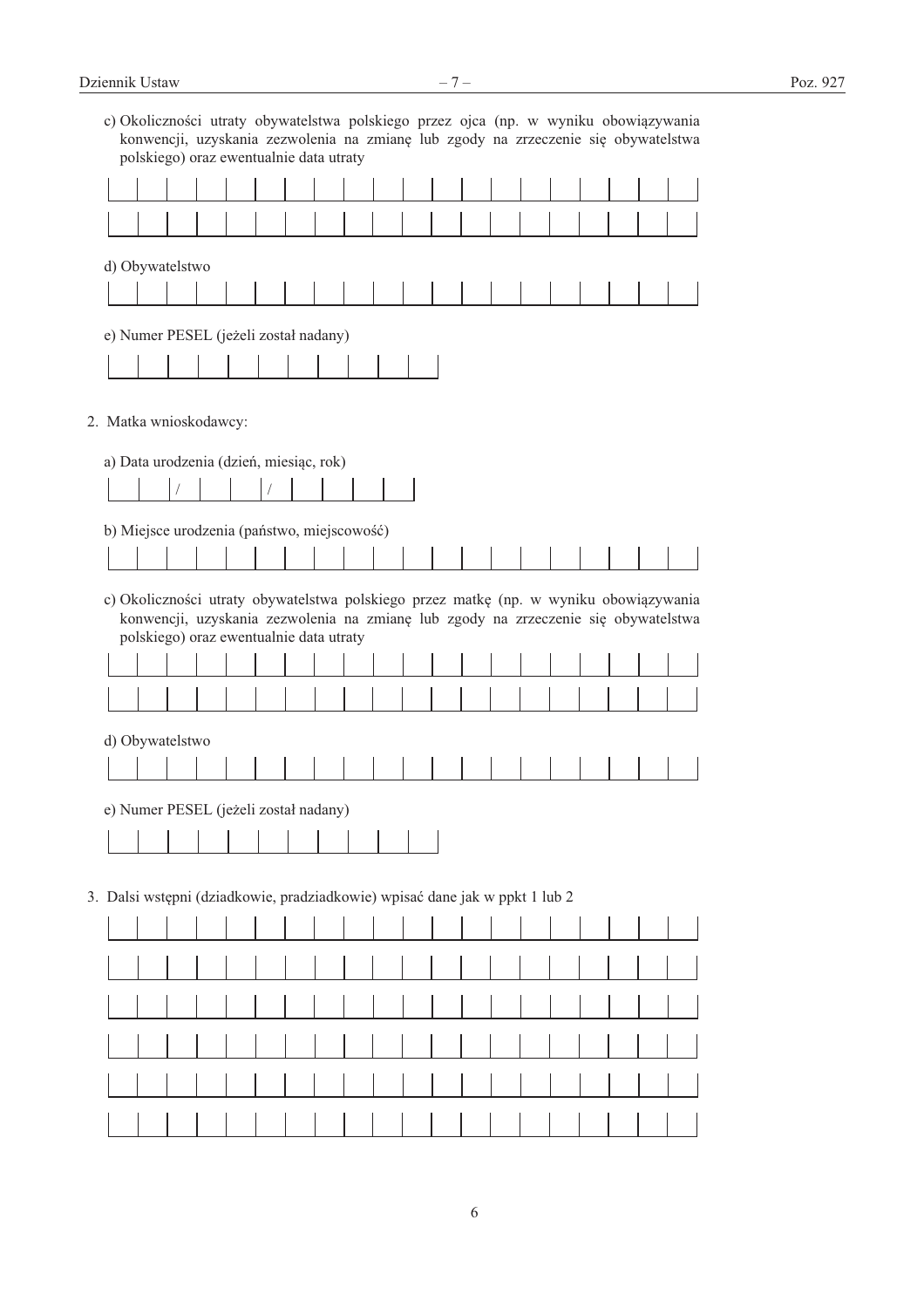### V. Informacje o źródłach utrzymania cudzoziemca, jego osiągnięciach zawodowych, działalności politycznej i społecznej

1. Źródła utrzymania

a) prowadzenie własnej działalności gospodarczej (podać rodzaj)

b) umowa o pracę (podać miejsce pracy)

c) umowy zlecenia, o dzieło itp.

d) inne źródła utrzymania

2. Osiągnięcia zawodowe (np. stopnie i tytuły naukowe lub zawodowe, prace twórcze, publicystyka, nagrody, wykonane projekty)

3. Przynależność do partii politycznych (jeżeli tak – do jakich i od kiedy)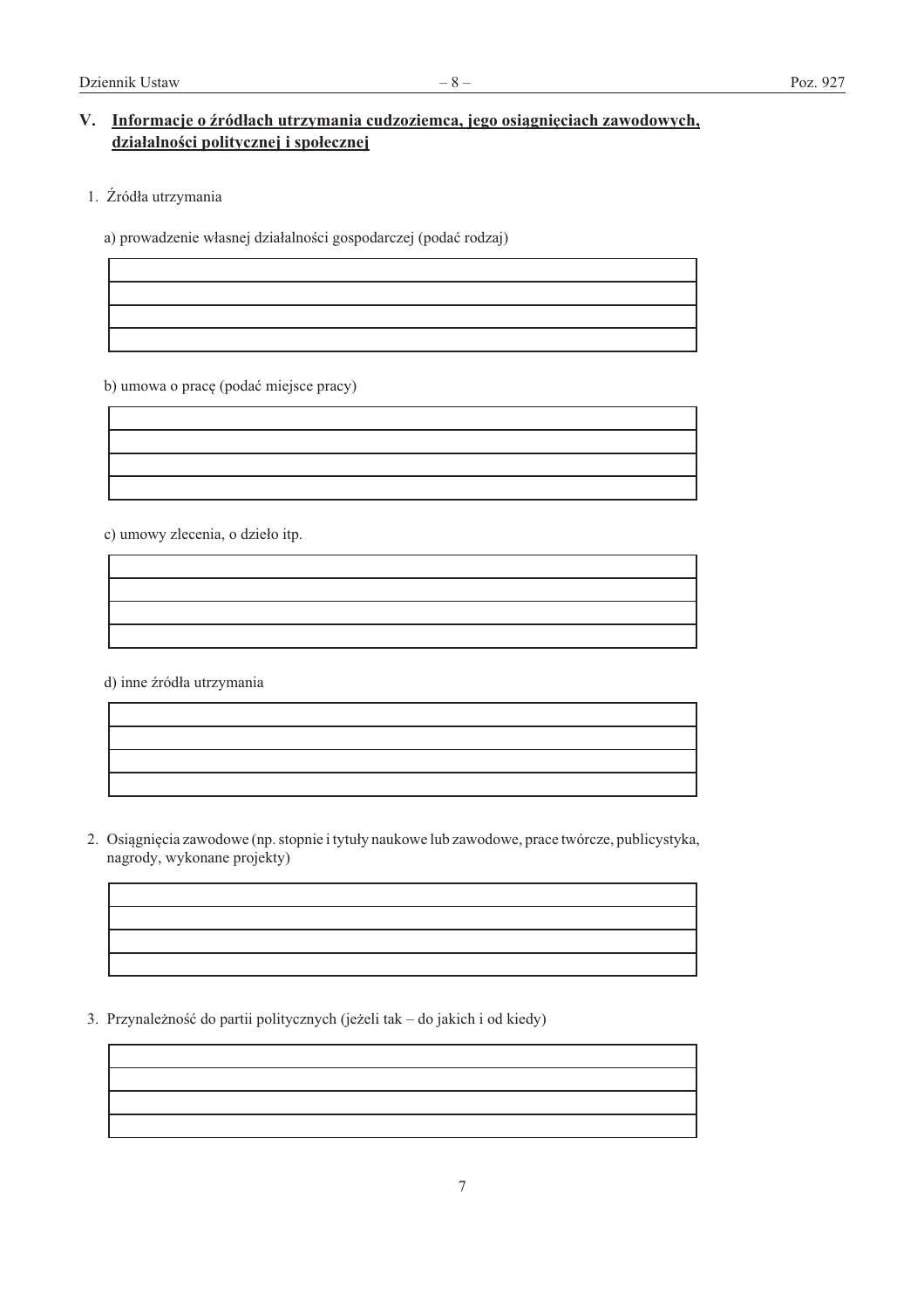4. Rodzaj działalności społecznej, przynależność do organizacji społecznych (jeżeli tak – do jakich i od kiedy)

#### VI. Informacje o znajomości przez cudzoziemca języka polskiego (według oceny wnioskodawcy) – podkreślić właściwe

- 1. Brak znajomości języka polskiego w mowie i piśmie.
- 2. Poziom pierwszy cudzoziemiec rozumie wyrażenia i najczęściej używane słownictwo dotyczące najbliższych mu dziedzin życia, lecz nie umie pisać w języku polskim.
- 3. Poziom drugi cudzoziemiec porozumiewa się w języku polskim oraz potrafi zapisać te wypowiedzi.
- 4. Poziom trzeci cudzoziemiec posługuje się biegle językiem polskim w mowie i piśmie.

#### VII. Dane małżonka cudzoziemca

| 1. Imię (imiona) |  |  |  |  |  |  |  |  |  |  |
|------------------|--|--|--|--|--|--|--|--|--|--|
|                  |  |  |  |  |  |  |  |  |  |  |
|                  |  |  |  |  |  |  |  |  |  |  |
| 2. Nazwisko      |  |  |  |  |  |  |  |  |  |  |
|                  |  |  |  |  |  |  |  |  |  |  |
|                  |  |  |  |  |  |  |  |  |  |  |
| 3. Obywatelstwo  |  |  |  |  |  |  |  |  |  |  |
|                  |  |  |  |  |  |  |  |  |  |  |

### VIII. Czy cudzoziemiec ubiegał się o nabycie obywatelstwa w przeszłości (jeżeli tak – proszę o podanie w jakich okolicznościach oraz ewentualnie sygnaturę akt)

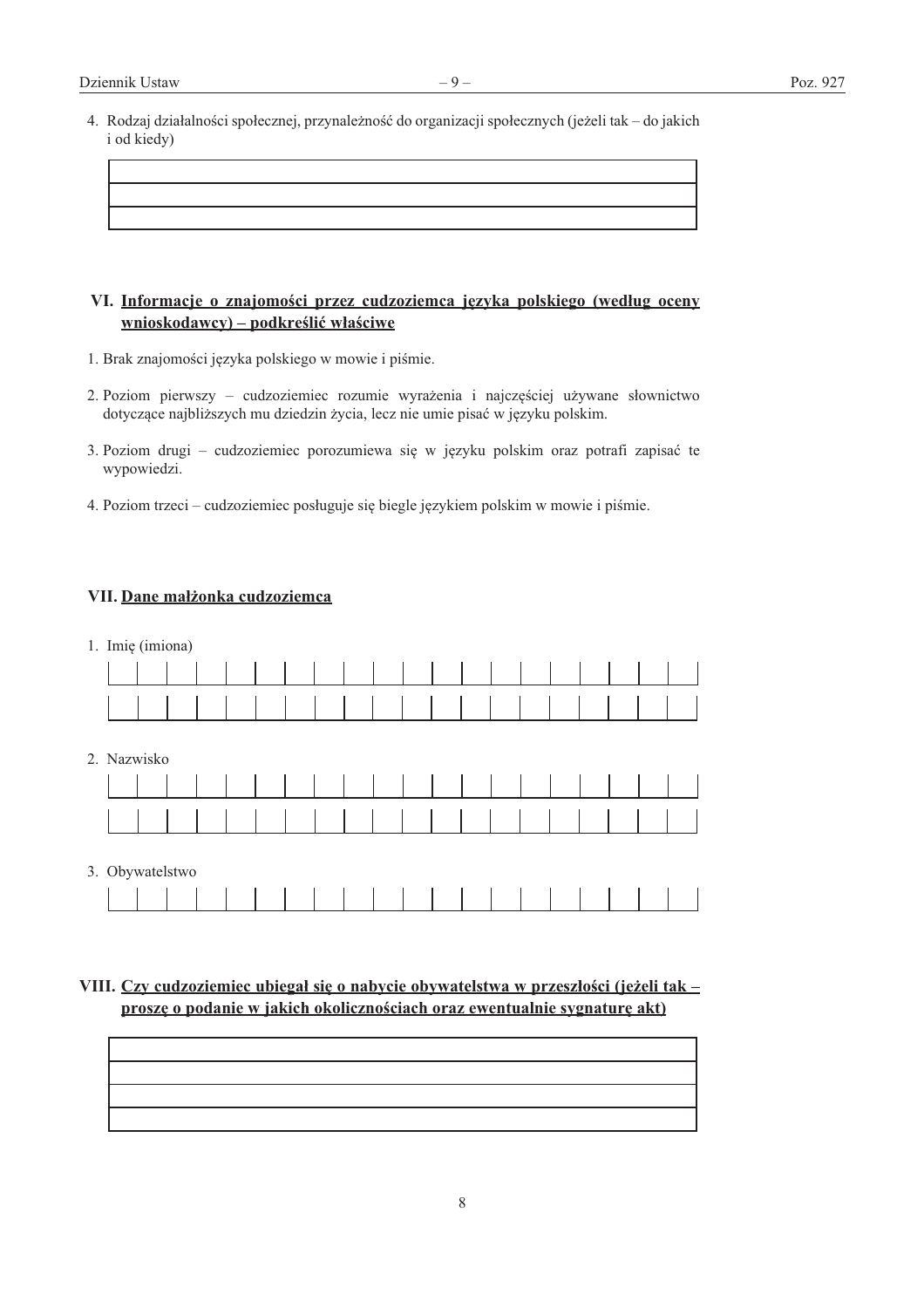| IX. Informacje dotyczące małoletniego objętego wnioskiem na podstawie art. 7 |
|------------------------------------------------------------------------------|
| ustawy z dnia 2 kwietnia 2009 r. o obywatelstwie polskim (w przypadku gdy    |
| wniosek obejmuje więcej niż jednego małoletniego, należy wypełnić aneks do   |
| niniejszego wniosku)                                                         |

1. Dane małoletniego

a) Imię (imiona)

| b) Nazwisko i nazwisko rodowe                         |                                             |  |  |  |  |  |  |  |  |  |  |  |  |  |  |
|-------------------------------------------------------|---------------------------------------------|--|--|--|--|--|--|--|--|--|--|--|--|--|--|
|                                                       |                                             |  |  |  |  |  |  |  |  |  |  |  |  |  |  |
|                                                       |                                             |  |  |  |  |  |  |  |  |  |  |  |  |  |  |
| c) Data urodzenia (dzień, miesiąc, rok)<br>$\sqrt{2}$ |                                             |  |  |  |  |  |  |  |  |  |  |  |  |  |  |
|                                                       | d) Miejsce urodzenia (państwo, miejscowość) |  |  |  |  |  |  |  |  |  |  |  |  |  |  |
|                                                       |                                             |  |  |  |  |  |  |  |  |  |  |  |  |  |  |
|                                                       | e) Imię i nazwisko ojca                     |  |  |  |  |  |  |  |  |  |  |  |  |  |  |
|                                                       |                                             |  |  |  |  |  |  |  |  |  |  |  |  |  |  |
|                                                       |                                             |  |  |  |  |  |  |  |  |  |  |  |  |  |  |
| f) Imię i nazwisko rodowe matki                       |                                             |  |  |  |  |  |  |  |  |  |  |  |  |  |  |
|                                                       |                                             |  |  |  |  |  |  |  |  |  |  |  |  |  |  |
| g) Płeć (M - mężczyzna, K - kobieta)                  |                                             |  |  |  |  |  |  |  |  |  |  |  |  |  |  |
| h) Obywatelstwo                                       |                                             |  |  |  |  |  |  |  |  |  |  |  |  |  |  |
|                                                       |                                             |  |  |  |  |  |  |  |  |  |  |  |  |  |  |
| i) Stan cywilny                                       |                                             |  |  |  |  |  |  |  |  |  |  |  |  |  |  |
|                                                       |                                             |  |  |  |  |  |  |  |  |  |  |  |  |  |  |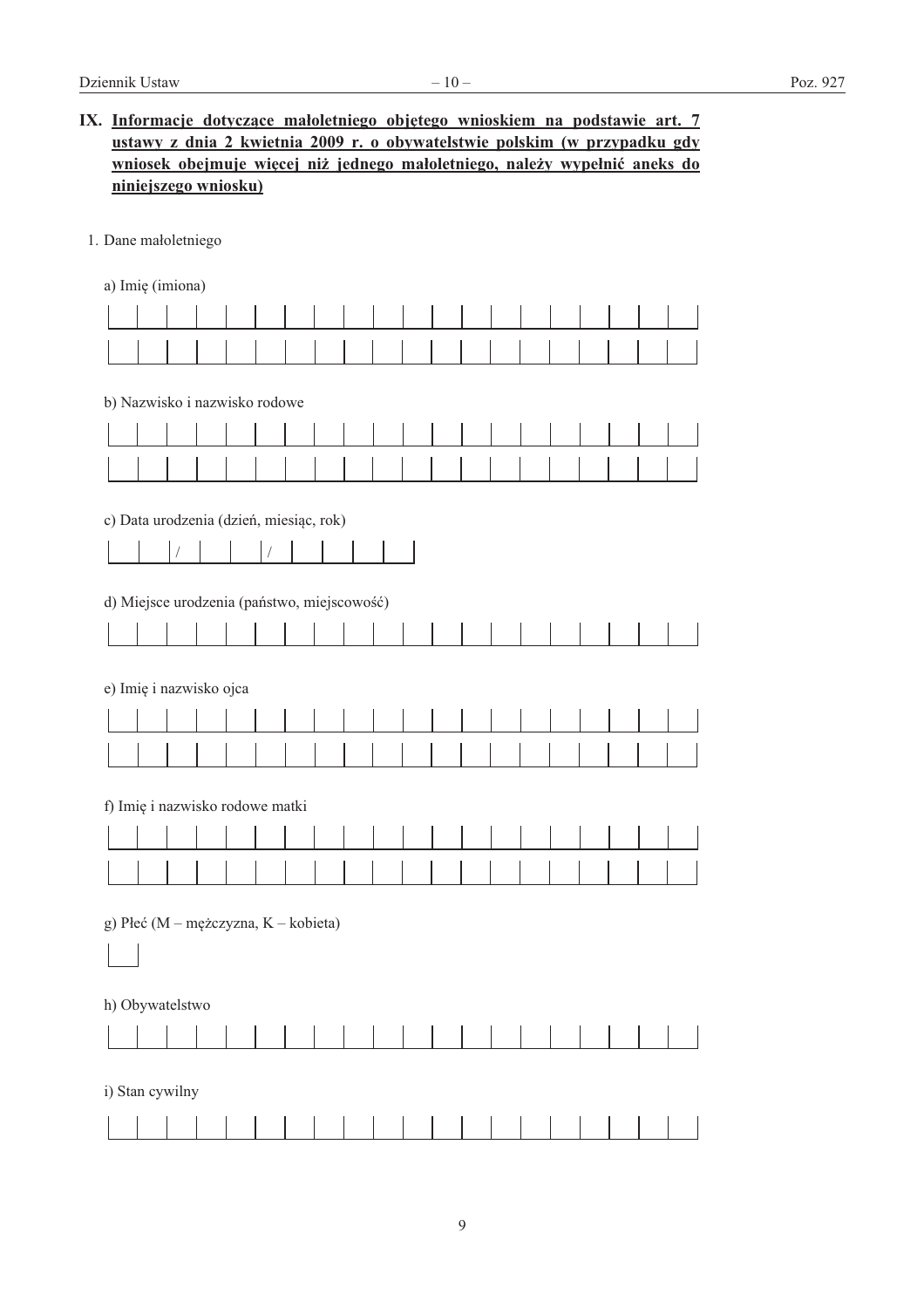j) Numer PESEL (jeżeli został nadany)

- 2. Czy drugie z rodziców małoletniego złożyło oświadczenie o wyrażeniu zgody na nabycie przez małoletniego obywatelstwa polskiego - art. 7 ust. 2 pkt 2 ustawy z dnia 2 kwietnia 2009 r. o obywatelstwie polskim (wpisać TAK lub NIE oraz wskazać organ, przed którym złożono oświadczenie, oraz ewentualnie sygnaturę akt)
- 3. Czy zostało złożone oświadczenie małoletniego, który ukończył 16 lat, o wyrażeniu zgody na nabycie obywatelstwa polskiego, o którym mowa w art. 8 ustawy z dnia 2 kwietnia 2009 r. o obywatelstwie polskim (wpisać TAK lub NIE oraz wskazać organ, przed którym złożono oświadczenie, oraz ewentualnie sygnature akt)

X. Imie i nazwisko oraz adres zamieszkania przedstawiciela ustawowego małoletniego (wypełnić jedynie w przypadku, gdy wniosek o nadanie obywatelstwa polskiego dotyczy wyłącznie małoletniego)

XI. Miejsce na uzupełnienie odpowiedzi na pytania i informacje zawarte w formularzu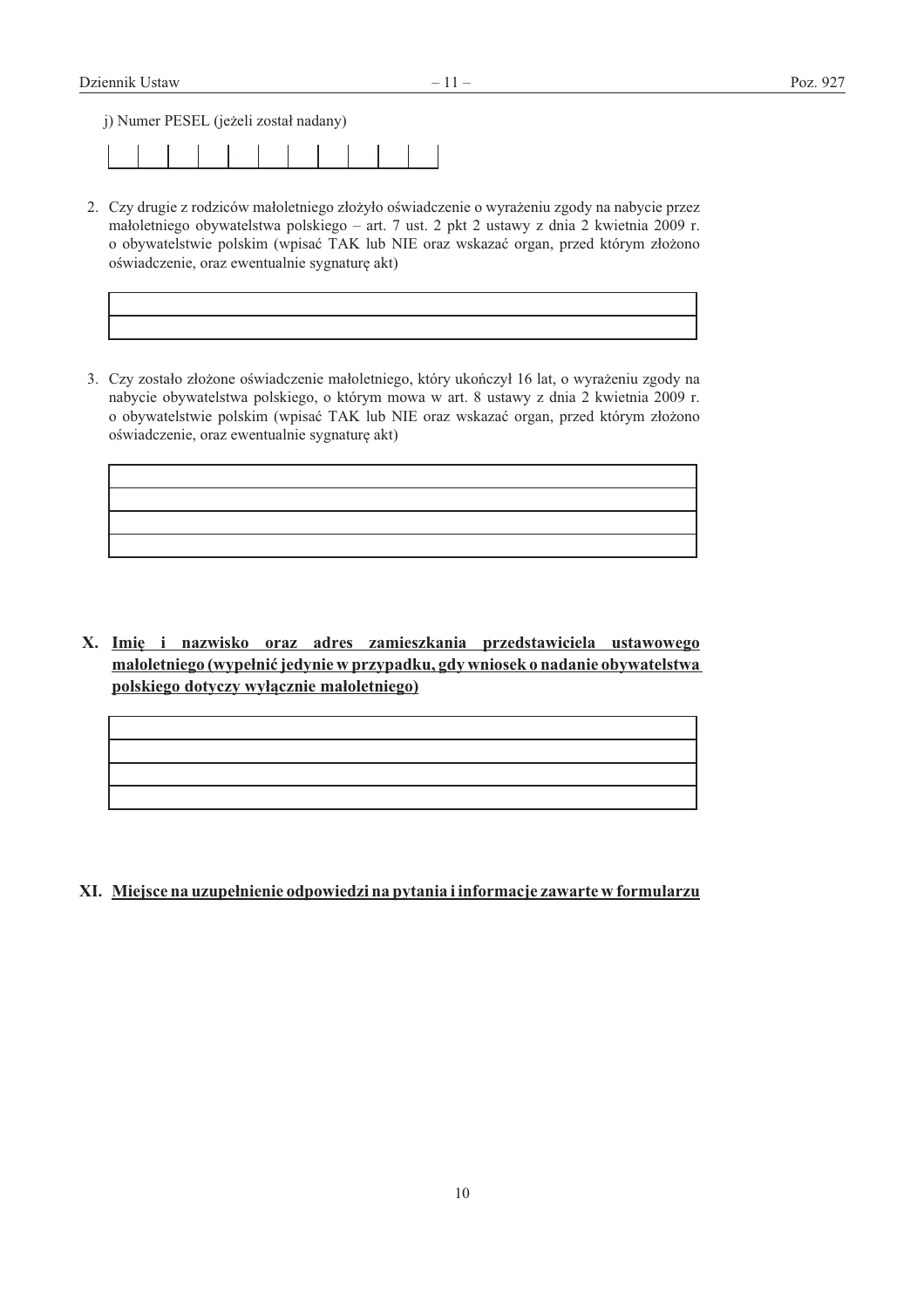Prawdziwość danych zawartych we wniosku potwierdzam własnoręcznym podpisem.

(podpis wnioskodawcy)

Miejsce na urzędowe poświadczenie podpisu wnioskodawcy, w przypadku gdy wniosek składany jest korespondencyjnie.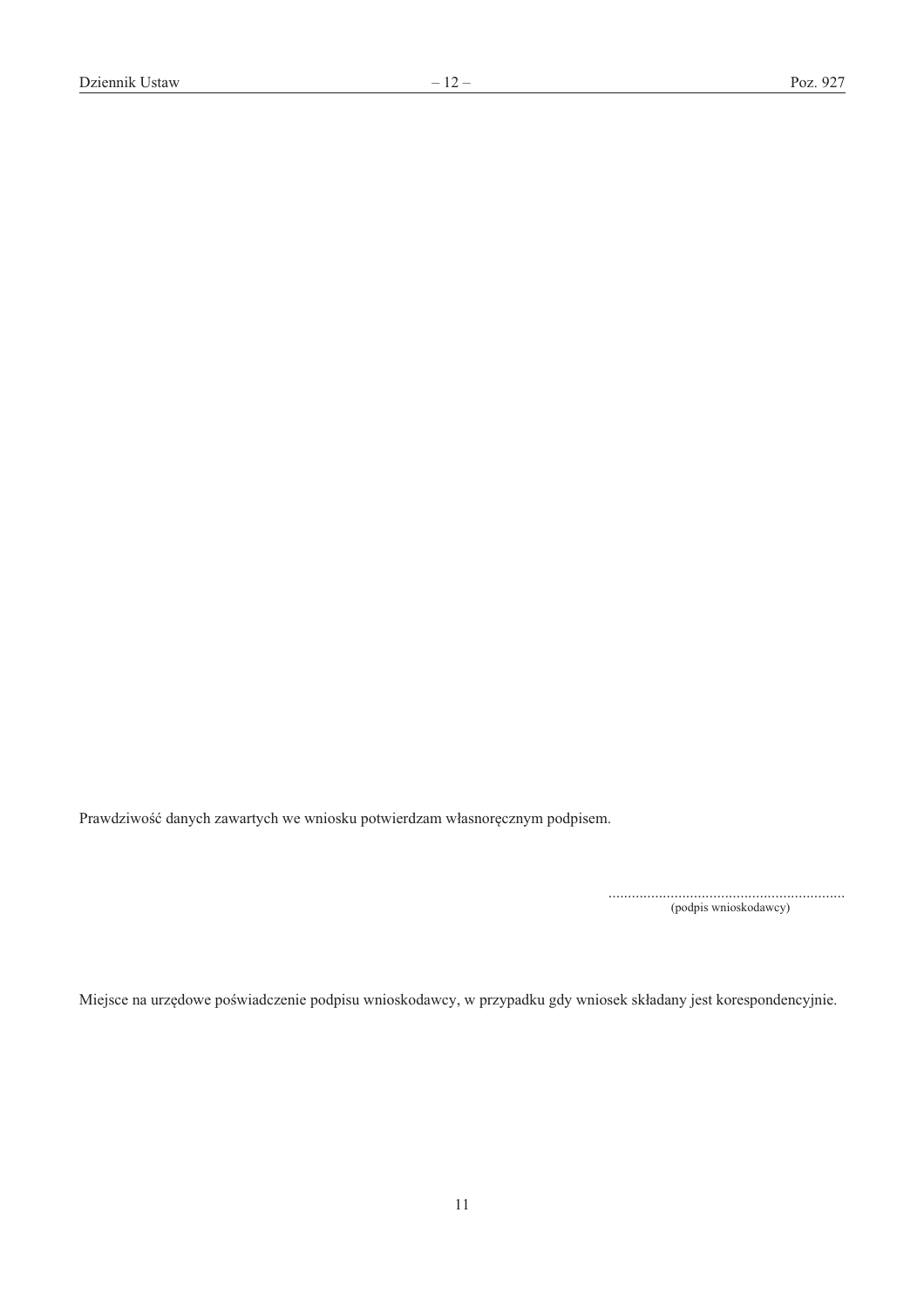#### XII. Oznaczenie organu przyjmującego wniosek (wojewoda, konsul)

Wniosek przyjął:

data (dzień, miesiąc, rok)

(podpis i pieczęć osoby przyjmującej wniosek)

### Objaśnienia dla osób wypełniających wniosek

- 1. Przed udzieleniem odpowiedzi należy uważnie zapoznać się z treścią poszczególnych rubryk wniosku, a w przypadku wątpliwości zapoznać się z treścią ustawy z dnia 2 kwietnia 2009 r. o obywatelstwie polskim (Dz. U. z 2012 r. poz. 161).
- 2. Należy wypełnić wszystkie wymagane rubryki.
- 3. Jeżeli pytanie nie dotyczy osoby wypełniającej wniosek, w odpowiedzi należy wpisać wyrazy "NIE DOTYCZY".
- 4. Wniosek należy wypełnić czytelnie w języku polskim drukowanymi literami.
- 5. Cudzoziemiec sprawujący władzę rodzicielską nad małoletnim cudzoziemcem umieszcza we wniosku informacje dotyczące małoletniego objętego wnioskiem na podstawie art. 7 ustawy z dnia 2 kwietnia 2009 r. o obywatelstwie polskim w pkt IX wniosku. W przypadku gdy wniosek obejmuje więcej niż jednego małoletniego, należy wypełnić aneks do pkt IX wniosku. Dla każdego kolejnego małoletniego należy wypełnić oddzielny egzemplarz aneksu.
- 6. W przypadku gdy wniosek dotyczy wyłącznie małoletniego cudzoziemca, przedstawiciel ustawowy uzasadnia wniosek oraz wypełnia pkt I, III, IV, V, VI, VIII, IX ppkt 2 i 3 oraz X wniosku.
- 7. Do wniosku dołącza się dokumenty potwierdzające dane i informacje zawarte w pkt I, V, VII lub w pkt IX wniosku.